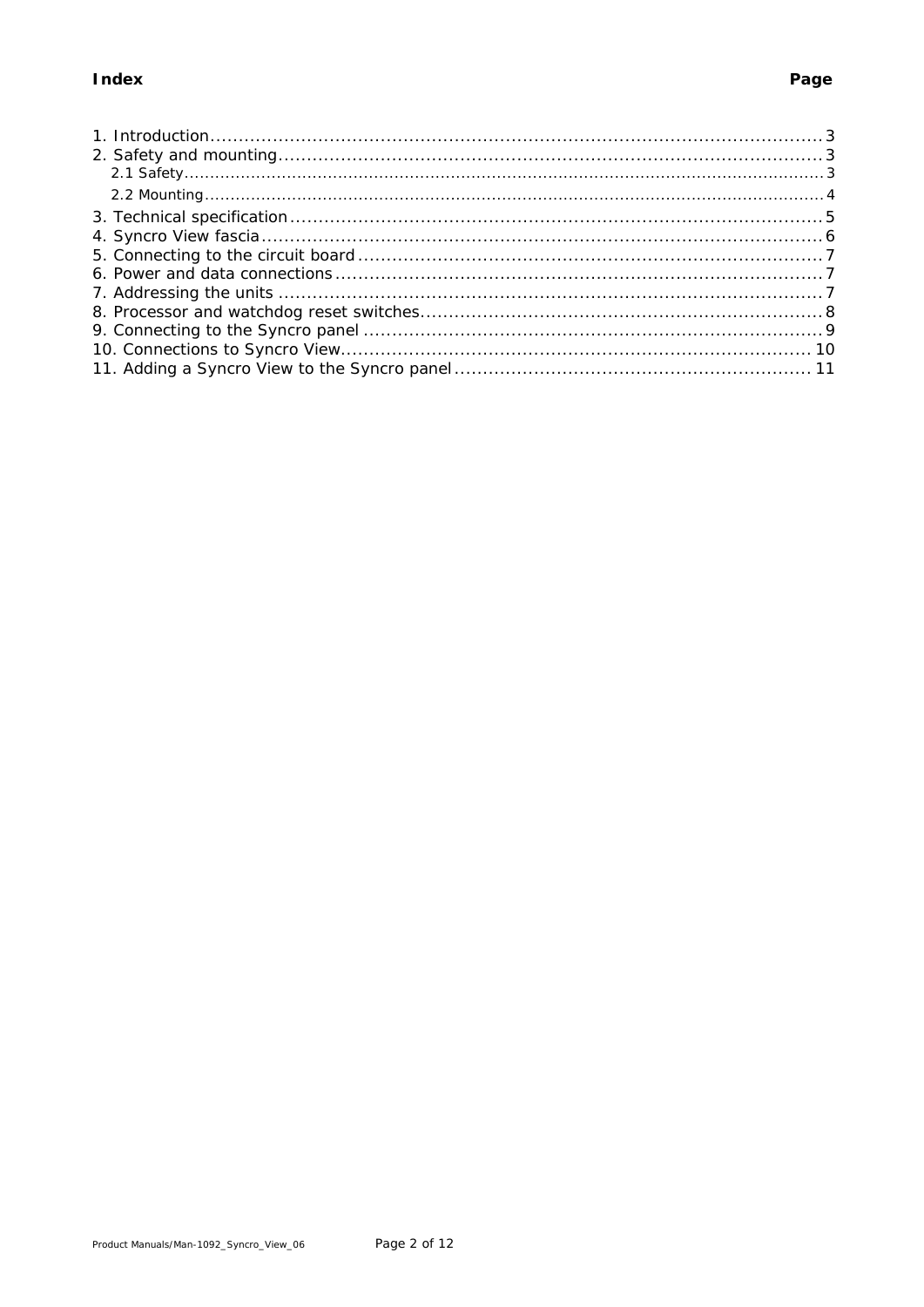#### **1. Introduction**

The Syncro View fire alarm annunciator is designed to provide indication and control of the status of the Syncro analogue addressable fire control panel at a remote or multiple remote locations or provide a more compact and pleasing user interface for the fire alarm system in areas where a large control panel would be obtrusive.

The Syncro View provides the same indications and controls as the Syncro fire control panel to which it is connected and can take full control of network systems if the control panel to which it is connected is configured to do so.

The Syncro View repeater panel will be overridden and can not take control of the panel to which it is connected if the main control panel is at access level 2.

For Syncro panels V5.90 and later or Syncro AS panels V5.22 and later, the Syncro View buzzer will follow the buzzer operation of the host panel to which it is connected. Therefore silencing the buzzer at the host panel will also silence the buzzer on the Syncro View repeater(s) connected to that panel.

For all other panel firmware versions that support the View repeater, silencing the panel buzzer at the host Syncro panel will not silence the View repeater buzzer. The View repeater buzzer will need to be locally silenced.

#### **2. Safety and mounting**

#### **2.1 Safety**

Suppliers of articles for use at work are required under section 6 of the Health and Safety at Work act 1974 to ensure as reasonably as is practical that the article will be safe and without risk to health when properly used.

An article is not regarded as properly used if it is used 'without regard to any relevant information or advice' relating to its use made available by the supplier.

This product should be installed, commissioned and maintained by trained service personnel in accordance with the following:

- (i) IEE regulations for electrical equipment in buildings
- (ii) Codes of practice
- (iii) Statutory requirements
- (iv) Any instructions specifically advised by the manufacturer

According to the provisions of the Act you are therefore requested to take such steps as are necessary to ensure that you make any appropriate information about this product available to anyone concerned with its use.

Some models of this equipment are designed to be operated from 230V AC supplies therefore all relevant safety precautions should be taken appropriate to equipment connected to mains voltages.

Syncro VIEW fire alarm annunciators are environmental class A and are designed for indoor use only at temperatures between -5<sup>o</sup>C (+/- 3) and +40<sup>o</sup>C (+/- 2) and with a maximum relative humidity of 95%.

The IP rating for the enclosure is IP30.

Operation outside of these limits may render the equipment unsafe.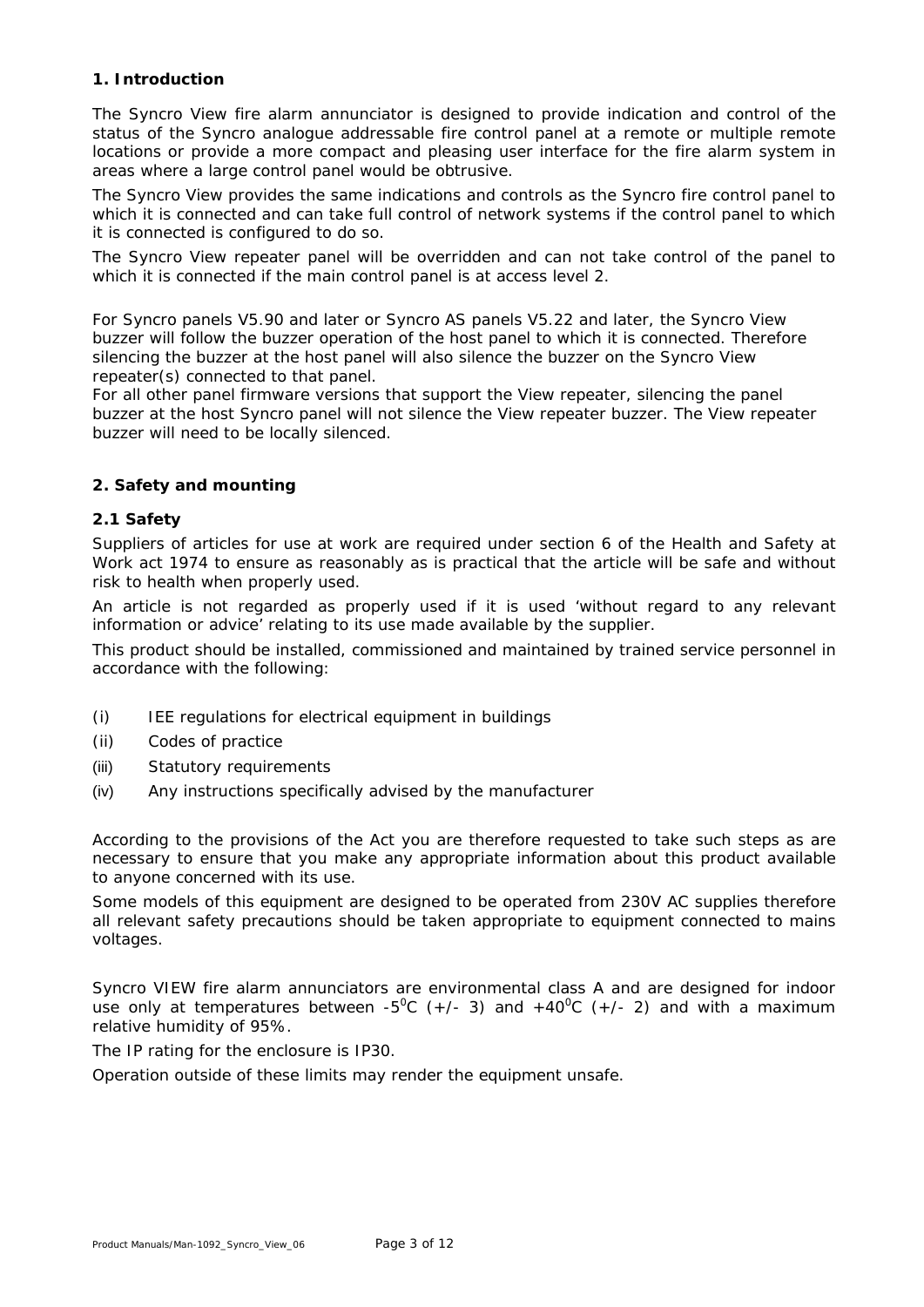#### **2.2 Mounting**

Surface mounting units should be mounted on a dry, flat surface, at eye height to the display and in a level position such that the enclosure is not distorted.

Screws or bolts of a minimum of 4mm diameter must be used to mount the enclosure in all three mounting positions.

Suitable fixings should be used at all fixing points such that the unit is securely mounted and is not liable to move once fixed.

Units should not be mounted in another enclosure or near sources of excessive heat.

Cables should be connected using suitable cable glands. If additional cable entry points are required, all swarf and debris caused by drilling of additional cable entries must be cleared before power is applied.

Surface Mounting Flush Mounting



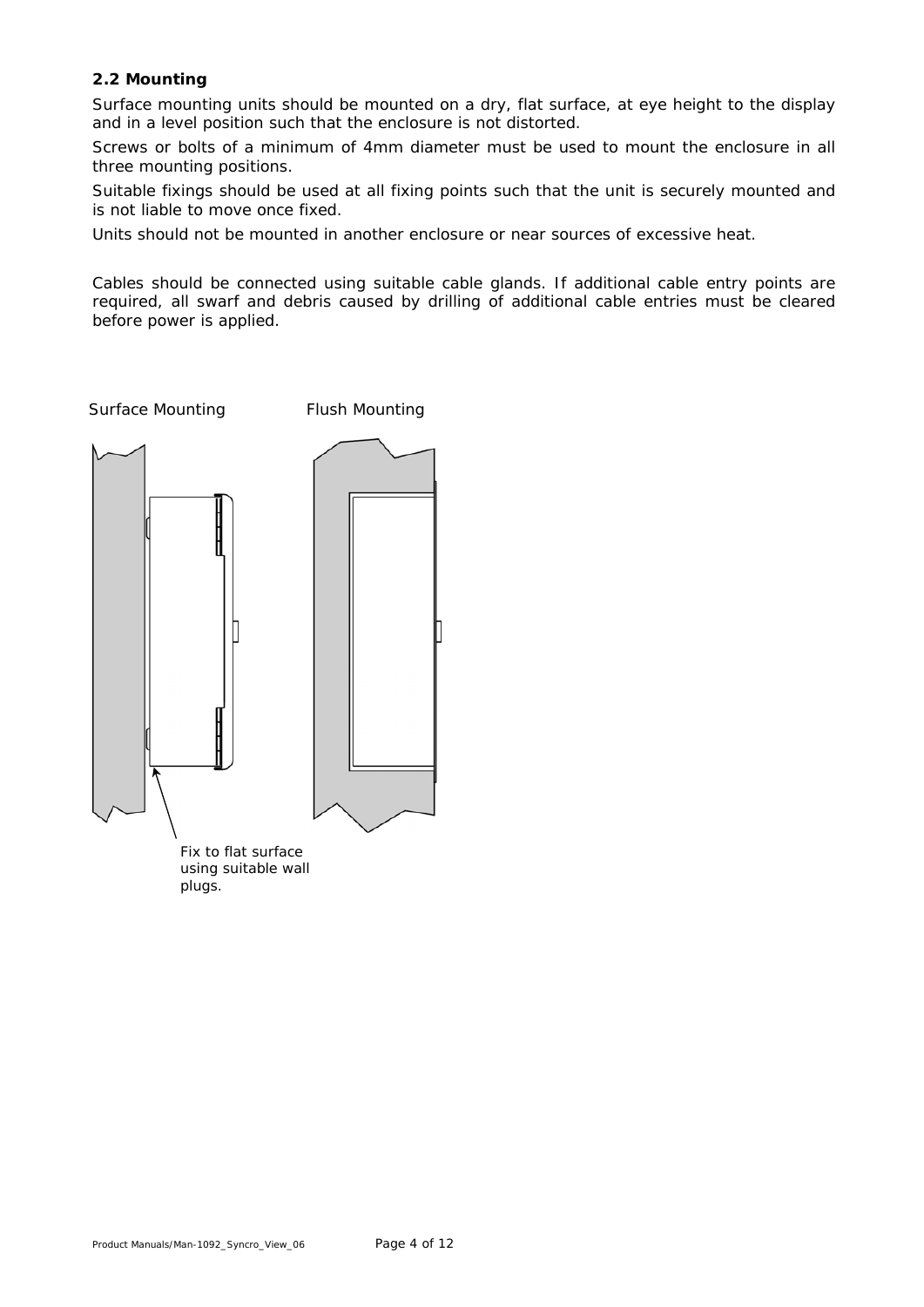#### **3. Technical specification**

|  |  | Table 1 - Electrical specifications |
|--|--|-------------------------------------|
|--|--|-------------------------------------|

| Construction                  | 18SWG Mild steel - IP30 rated                        |
|-------------------------------|------------------------------------------------------|
| Cable entry                   | 20mm knockouts 5 in top, 5 in rear and 1 in the side |
| Finish                        | BS 00-A-05 light grey, fine texture.                 |
| Weight                        | 5Kg maximum                                          |
| Mains supply (Mains powered   | 230V AC +10% - 15% (20 Watts maximum)                |
| models only)                  |                                                      |
| Mains supply fuse (Mains      | 2 Amp, 20mm, glass HRC                               |
| powered models only)          |                                                      |
| Power supply rating (Mains    | 0.75 Amps total including battery charge 28V +/- 2V  |
| powered models only)          |                                                      |
| Maximum ripple current        | 200 millivolts                                       |
| (Mains powered models only)   |                                                      |
| Battery type (Yuasa NP)       | Two 12 Volt 1.9Ah sealed lead acid in series         |
| (Mains powered models only)   |                                                      |
| Battery charge voltage        | 27.6VDC nominal                                      |
| (Mains powered models only)   |                                                      |
| Battery charge current (Mains | 0.2A maximum                                         |
| powered models only)          |                                                      |
| Battery fuse (Mains powered   | 200 milliamp, 20mm, glass                            |
| models only)                  |                                                      |
| Maximum current draw from     | 0.095 Amps                                           |
| batteries (Mains powered      |                                                      |
| models only)                  |                                                      |
|                               |                                                      |
| 24V supply (24V DC models     | 21 to 30V DC                                         |
| only)                         |                                                      |
| Quiescent current of panel in | 0.03A                                                |
| mains fail                    |                                                      |
| Serial data connection        | 2 core RS485 (Up to 1200 metres total cable length)  |
| Maximum terminal capacity     | $2.5$ mm $2$                                         |
| Max number of units on each   | 15                                                   |
| Syncro panel serial bus       |                                                      |
| Maximum number of units to    | 4                                                    |
| be powered from Syncro Aux    |                                                      |
| 24V output                    |                                                      |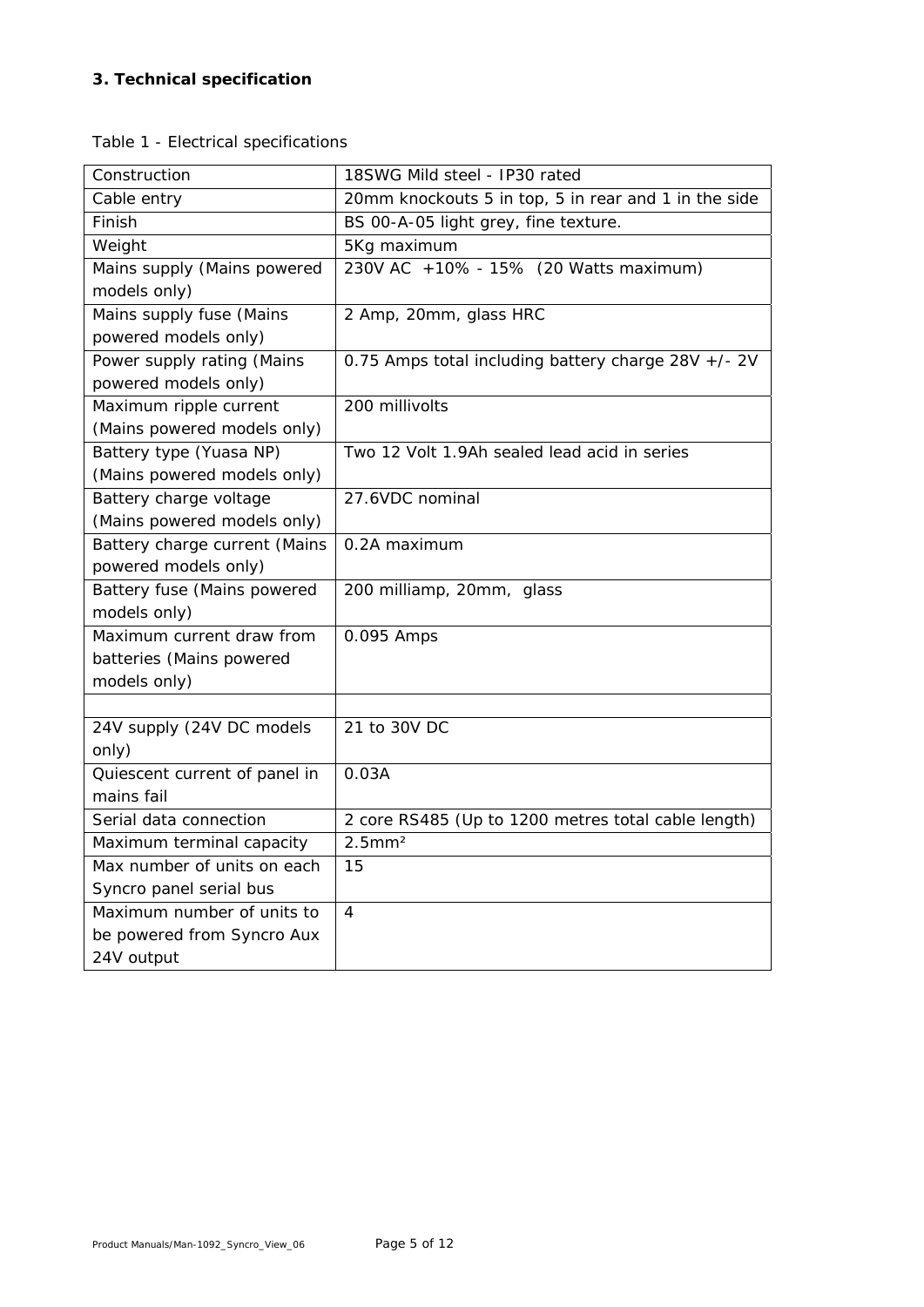#### **4. Syncro View fascia**

K67001 and K67750 models with enable controls keyswitch



K67000 and K67751 models without enable controls keyswitch.

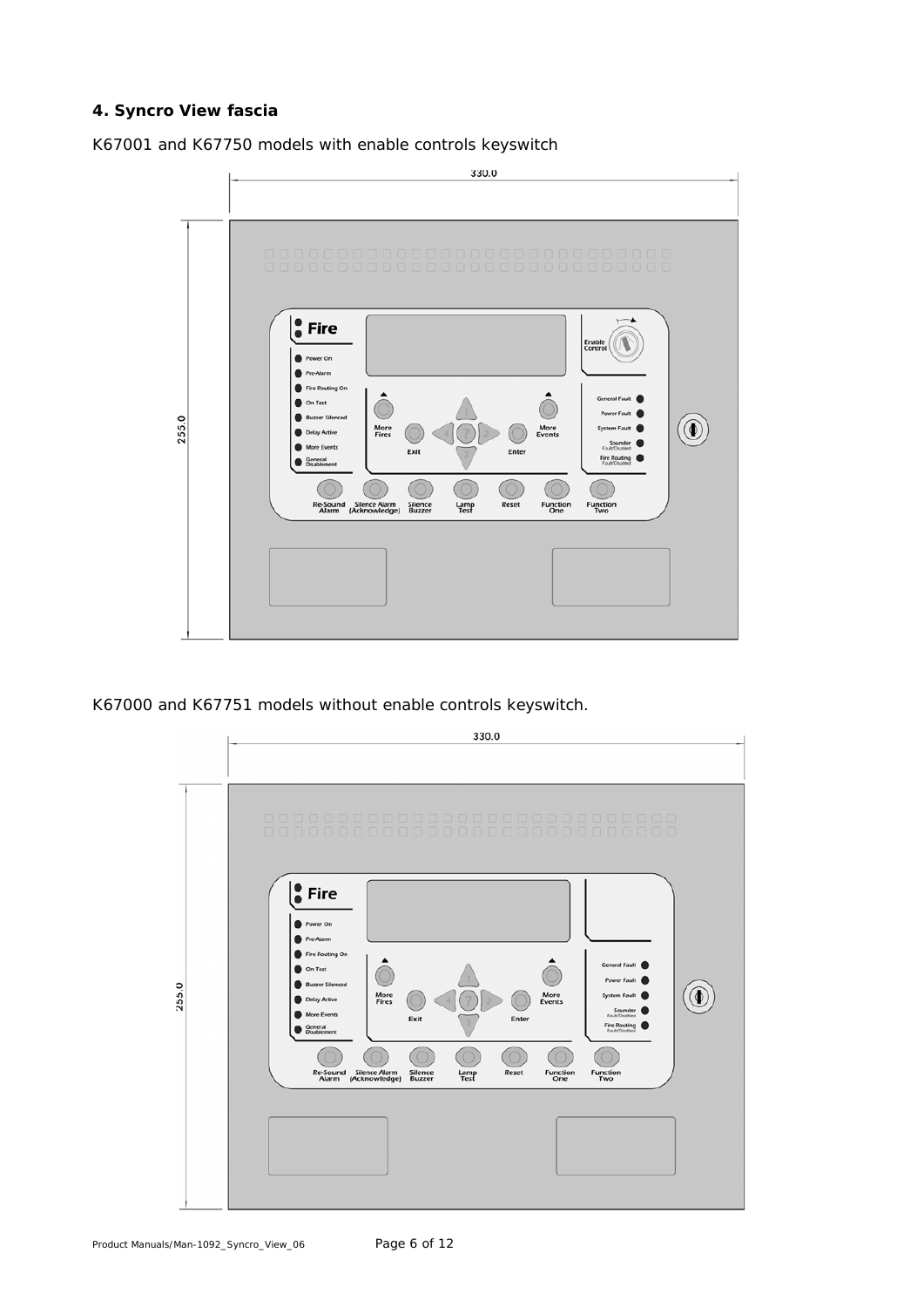#### **5. Connecting to the circuit board**

All connections for field wiring are to a single row of terminals along the bottom of the circuit board.

Shielded fire alarm cable such as FP200 and metal cable glands must be used for all connections to the unit. The resistance of any core of the data cable must not exceed 25 ohms. The shield of the cable must be bonded securely to the enclosure via the metal gland.

Wiring should enter the enclosure at the top or back of the unit using the knockouts provided and be formed tidily to the appropriate terminals.

Terminals are capable of accepting wires of up to  $2.5$ mm<sup>2</sup>.

Wiring must not go across the front of the circuit board. If cable entries need to be in positions other than at the knockouts provided, wiring must be fed well away from the surface of the circuit board.

#### **6. Power and data connections**

Each unit requires two cores for power and two cores for data transmission to and from the control panel. A four core cable may be used for these connections. All of these connections are polarity conscious and care should be taken to match the polarity with the corresponding terminals at the control panel. Mains powered versions require only a two core cable to the control panel and a local mains supply.

#### **Data Termination**

Up to 15 units can be connected to a Syncro control panel. In and out terminals for data and 24V DC are provided on each unit.

All units are supplied with a push on jumper fitted at position J3 on the left hand side of the PCB. This jumper connects a terminating resistor which needs to be in place at the last unit on the data line. If more than one unit is to be fitted, then the jumpers must be removed from all units except the last one.

If there is only one unit fitted then the jumper should be left in place. The COMMS LED will flash quickly while the unit is communicating correctly with the control panel and will be off if the unit is disconnected or connected incorrectly.

#### **7. Addressing the units**

To enable the control panel to know whether any units that should be connected have been disconnected and indicate a fault condition, each unit must be allocated an address. The address switch should never be set with all switches off.

This is done by setting a binary number from 1 to 5 on the 4 way, DIL switch located at the bottom of the PCB.

The order of the addresses is not important but each unit must be allocated a different address.

The switch settings for each of the addresses are shown below.

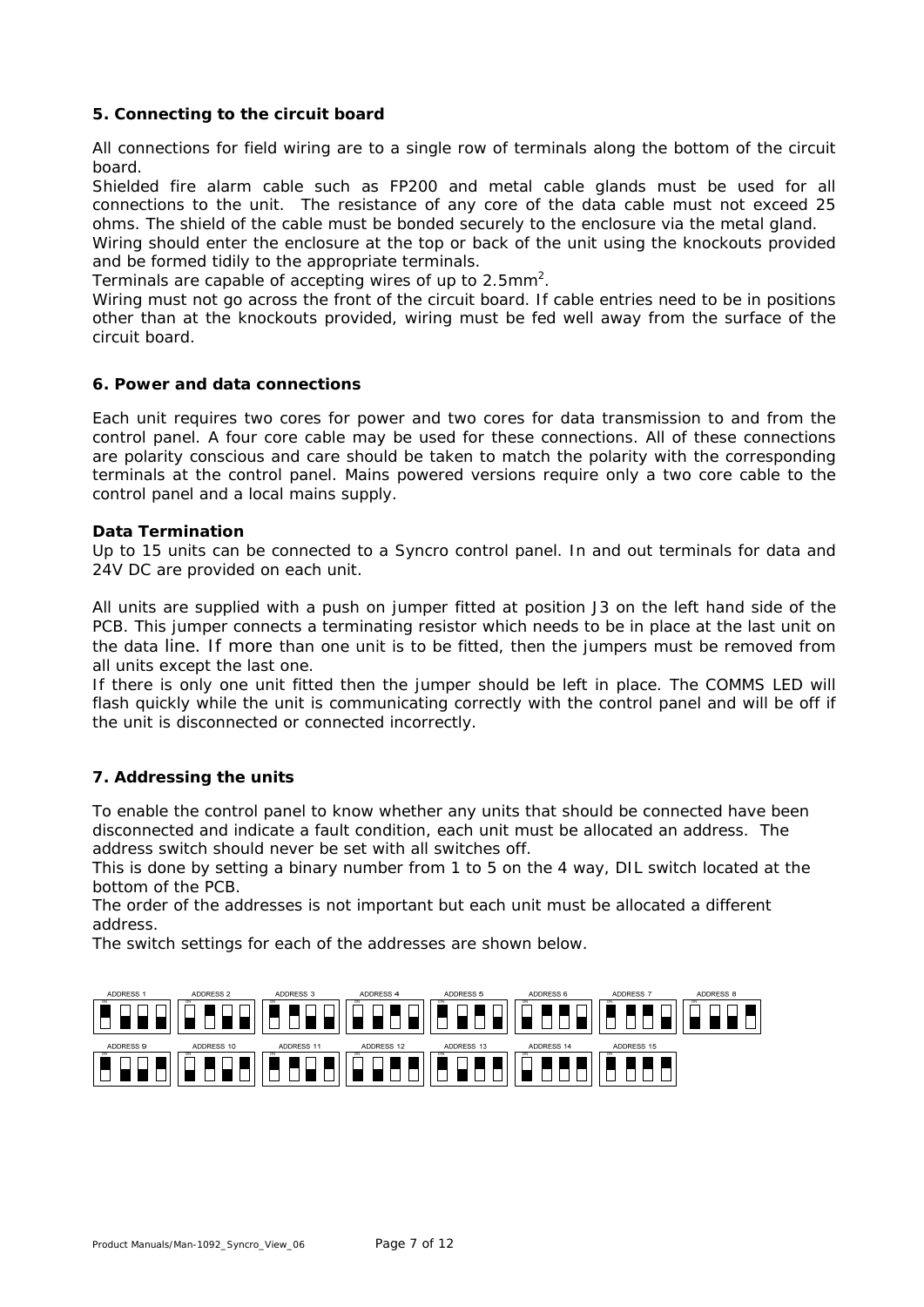#### **8. Processor and watchdog reset switches**

The Syncro VIEW is controlled by a microprocessor, which will re-start itself and continue to run if it stops for any reason due to severe electrical interference such as an electrical storm. To ensure that the unit is not being subjected to continual, undue interference which may effect its proper operation, a watchdog (W/DOG) LED indicator is latched on and a fault condition signalled to the control panel.

If a processor re-start has occurred. this latched fault condition will need to de reset by pressing the W//DOG RESET button on the bottom of the PCB.

A switch is also provided to manually re-start the processor PROC RESET. This switch can be used while the units are connected to the system to ensure that the unit starts up and establishes communication with the panel in a controlled and expected manner.

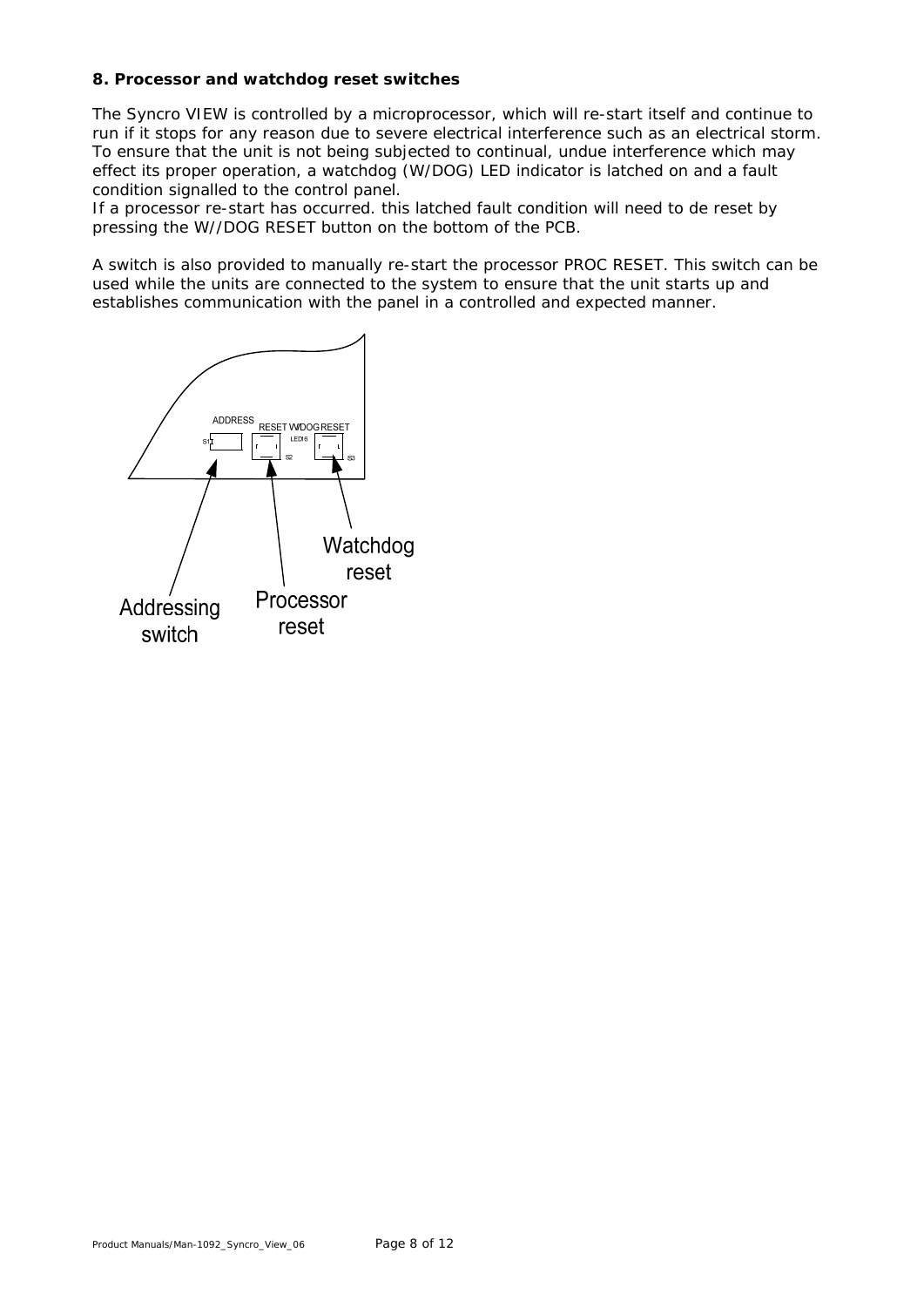#### **9. Connecting to the Syncro panel**

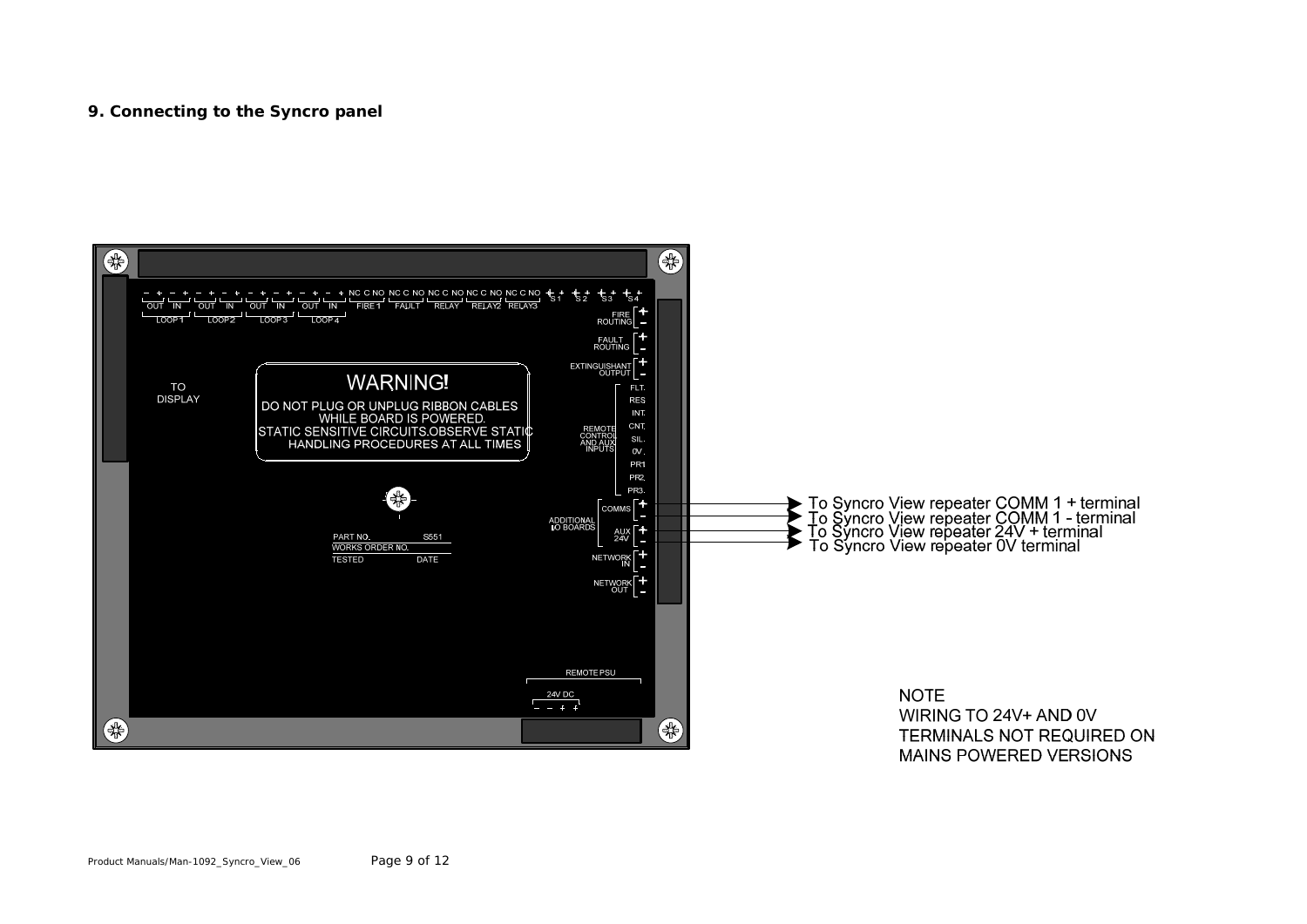#### **10. Connections to Syncro View**

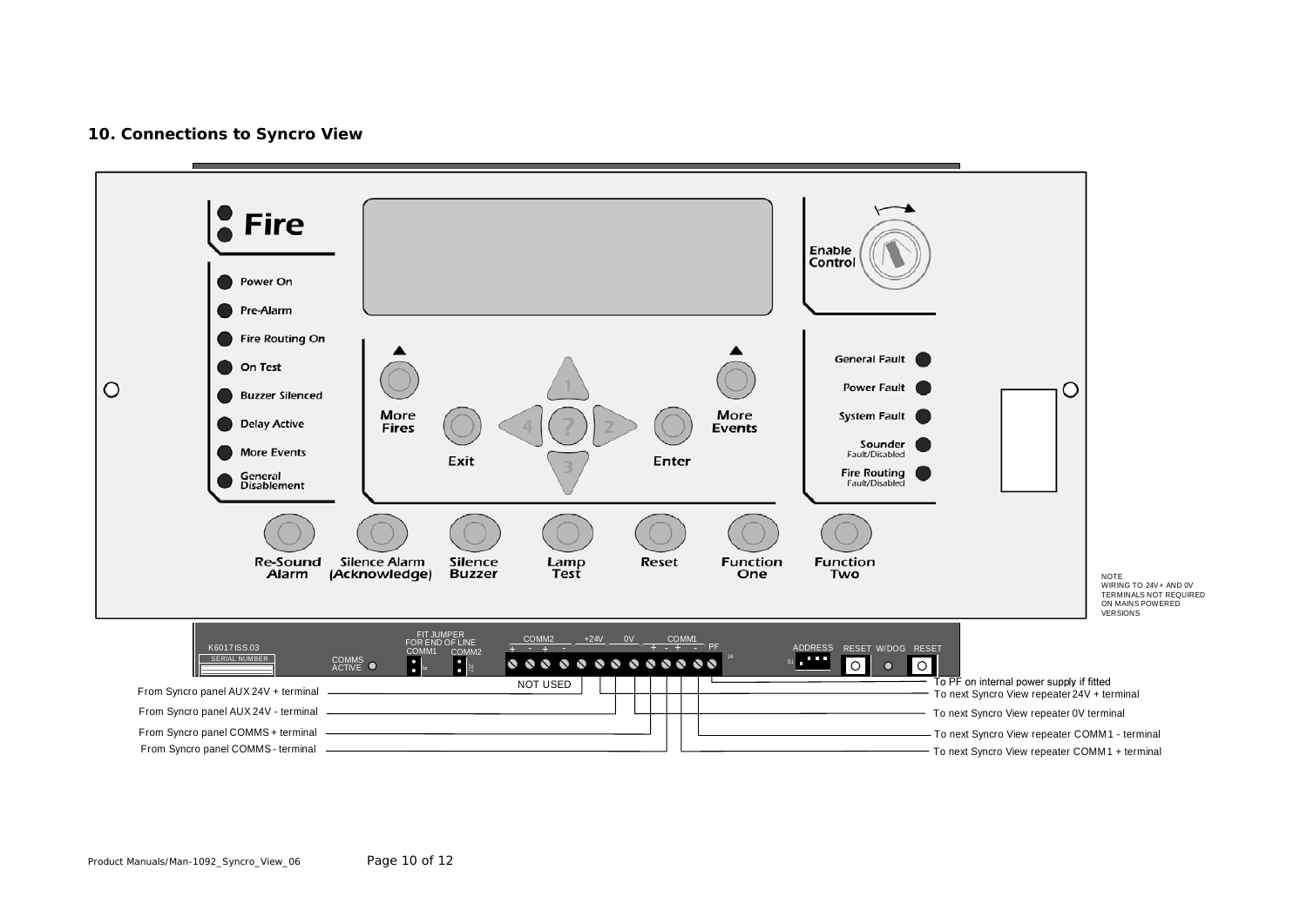#### **11. Adding a Syncro View to the Syncro panel**

The Syncro View repeater must be added to the system by configuring the Syncro panel using the Loop Explorer configuration utility.

Click on the site name in the left hand window pane to show the option to add panels or repeaters to the system.

If no panels are already added to the configuration then select the type of panel required. To add a Syncro view repeater click on the View Repeater Icon.



To add a Syncro view repeater, double click on the View Repeater Icon.

Double click on the panel to which the View repeater is to be connected.

| Select Item |                                    |    |        | $\times$ |
|-------------|------------------------------------|----|--------|----------|
|             |                                    |    |        |          |
| Panel       | 01 - Hochiki 02 - Hochiki<br>Panel |    |        |          |
|             |                                    |    |        |          |
|             |                                    |    |        |          |
|             |                                    |    |        |          |
|             |                                    |    |        |          |
|             |                                    |    |        |          |
|             |                                    |    |        |          |
|             |                                    |    |        |          |
|             |                                    |    |        |          |
|             |                                    | 0K | Cancel |          |